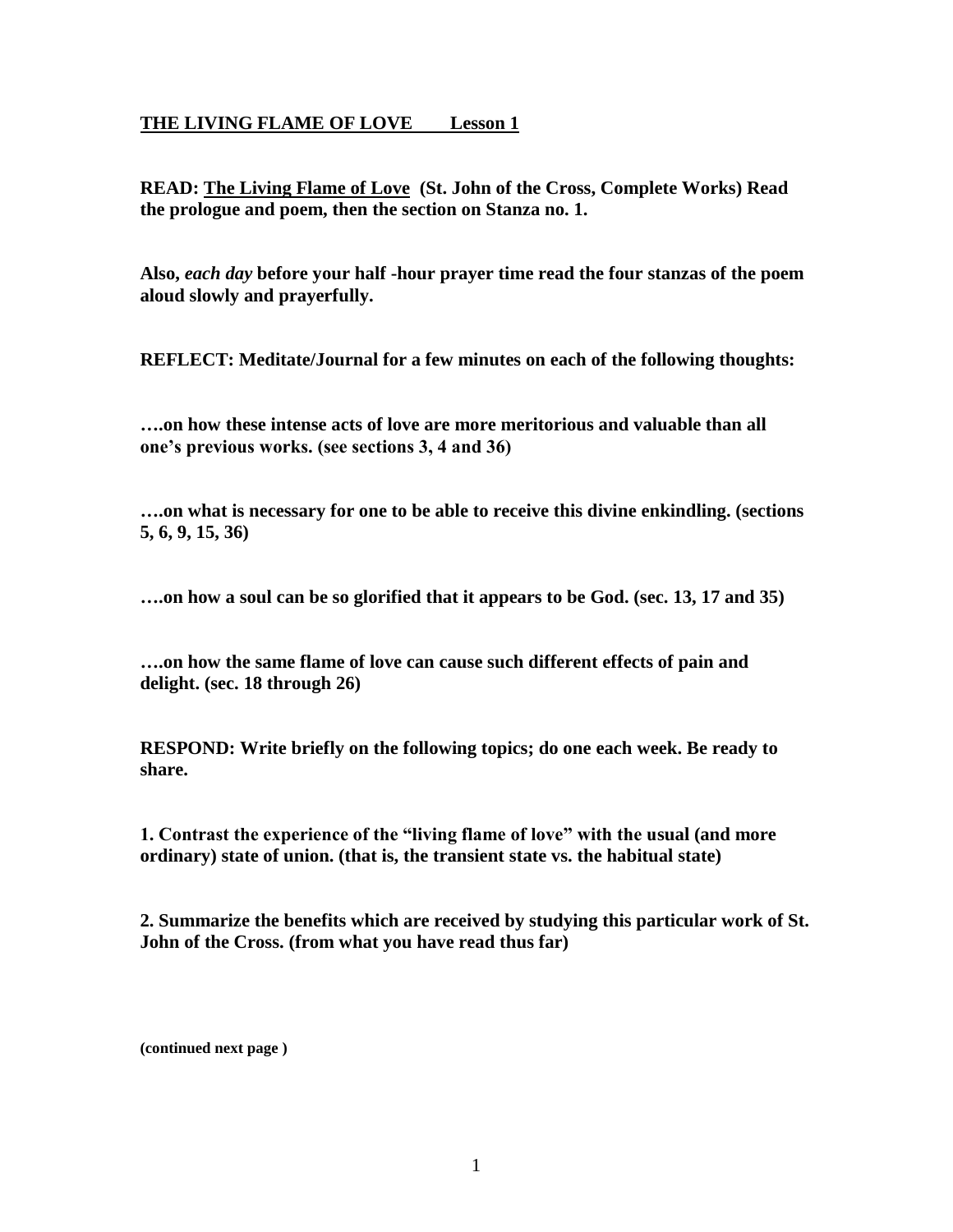**3. What parts of this material do you think would be the most "incredible" to the average Christian?** 

**4. Write out a brief description of what you think purgatory might be like, based on what you have read in this lesson.** 

**REACT: Consider the Feast of Pentecost which we celebrate each year. Do you think that the "flames of love" of which St. John of the Cross speaks are the same as what the disciples experienced on Pentecost? Be ready to defend your opinion.**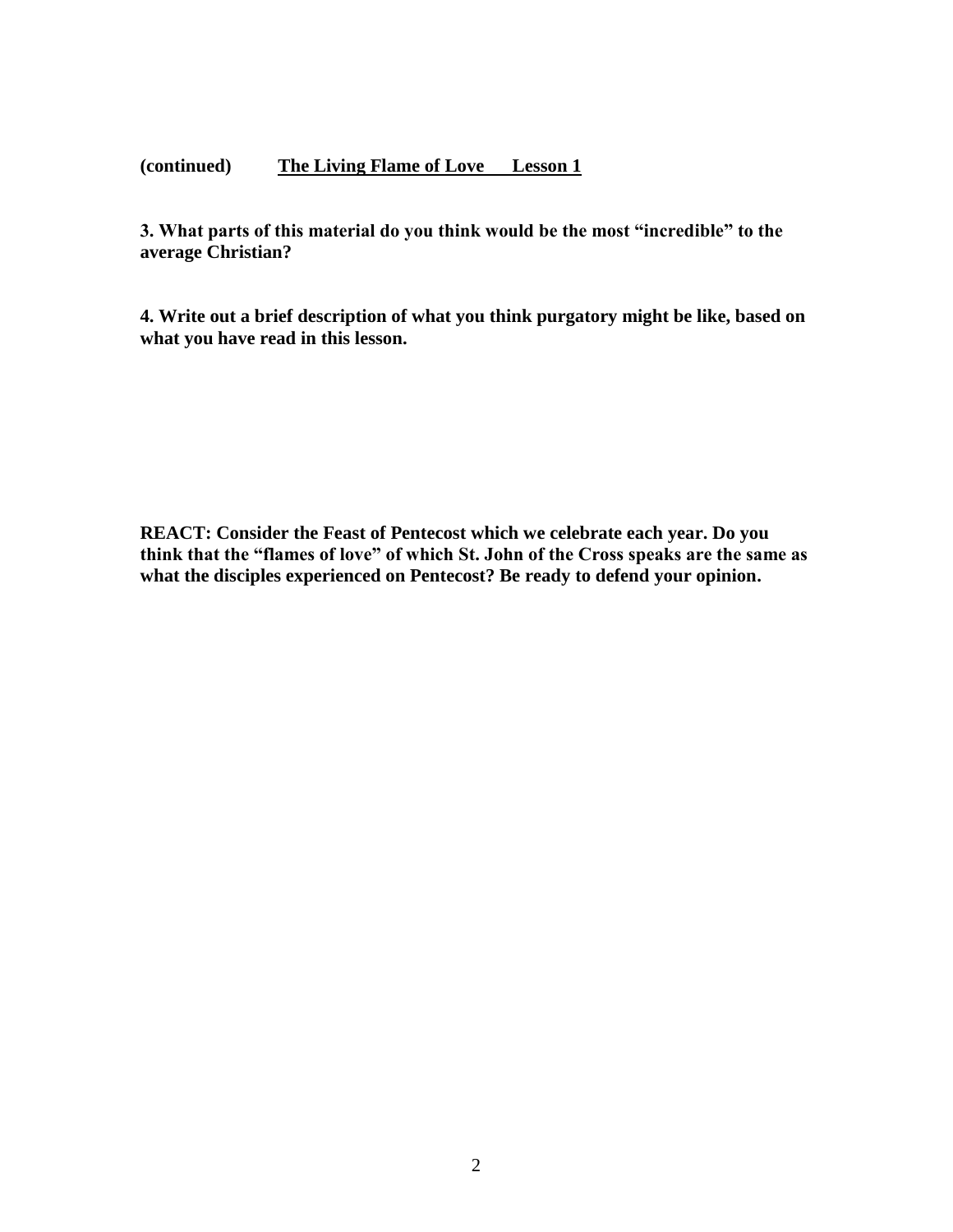#### **THE LIVING FLAME Lesson 2**

**READ: Stanza 2 REPLY: Answer the following questions as briefly as possible:** 

**1. In this stanza, to whom does the soul attribute the divine work of union? (section 1)**

**2. To which Person does the** *hand* **refer? the** *touch?* **the** *cautery?* **(1)** 

**3. What factor determines how the consuming fire of God burns each person? (section 2)** 

**4. What effects does this gentle burning have on the soul? (sections 2,4, and 18)** 

**5. What is God's purpose is granting this communication? (3)** 

**6. What is the paradox of the wound caused by this cautery of love? (7)** 

**7. Is there any intellectual or imaginative form or figure involved in this cautery which John calls the highest degree possible in this state? (8)** 

**8. Is there another cautery in which an intellectual form appears? It so, what kind? (9)**

**9. What do we call the exterior wounds mentioned in section 13?** 

**10. What does one experience interiorly from these wounds? (13)** 

**11. Can the same wounds occur only on the interior? With what effect? (13)**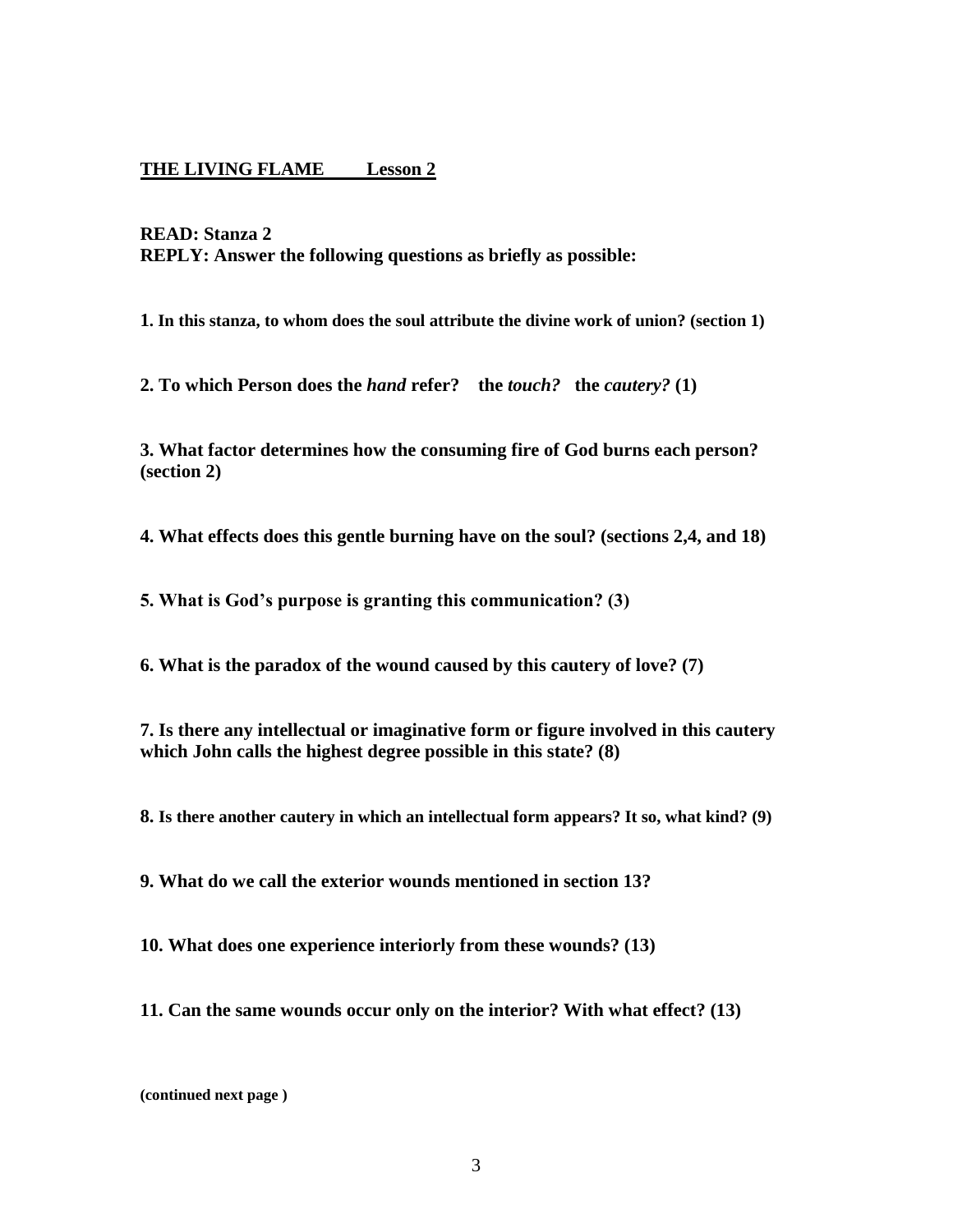**12. Why is this touch of God called "substantial"? (20)** 

**13. What does God communicate to the soul in this touch? (21)** 

**14. What effects are had when this unction overflows into the sensory body? (22)** 

**15. For what does one feel compensated upon receiving this "taste of eternal life"? (23)** 

**16. What are some of the trials of one who reaches this state? (25)** 

**17. To what state after death could this purification be compared? (25)** 

**18. Why are there so few who reach this sublime state? (27)** 

**19. What are some of the qualities of a person to whom God grants such favor? (28)** 

**20. What two kinds of life does John describe? (32)** 

**21. What effects does this transformation have upon the intellect? the memory? (34) the will? (34)** 

**22. Explain how the soul has "become God". (34)** 

*23.* **What does one experience in this happy state, and why? (36)**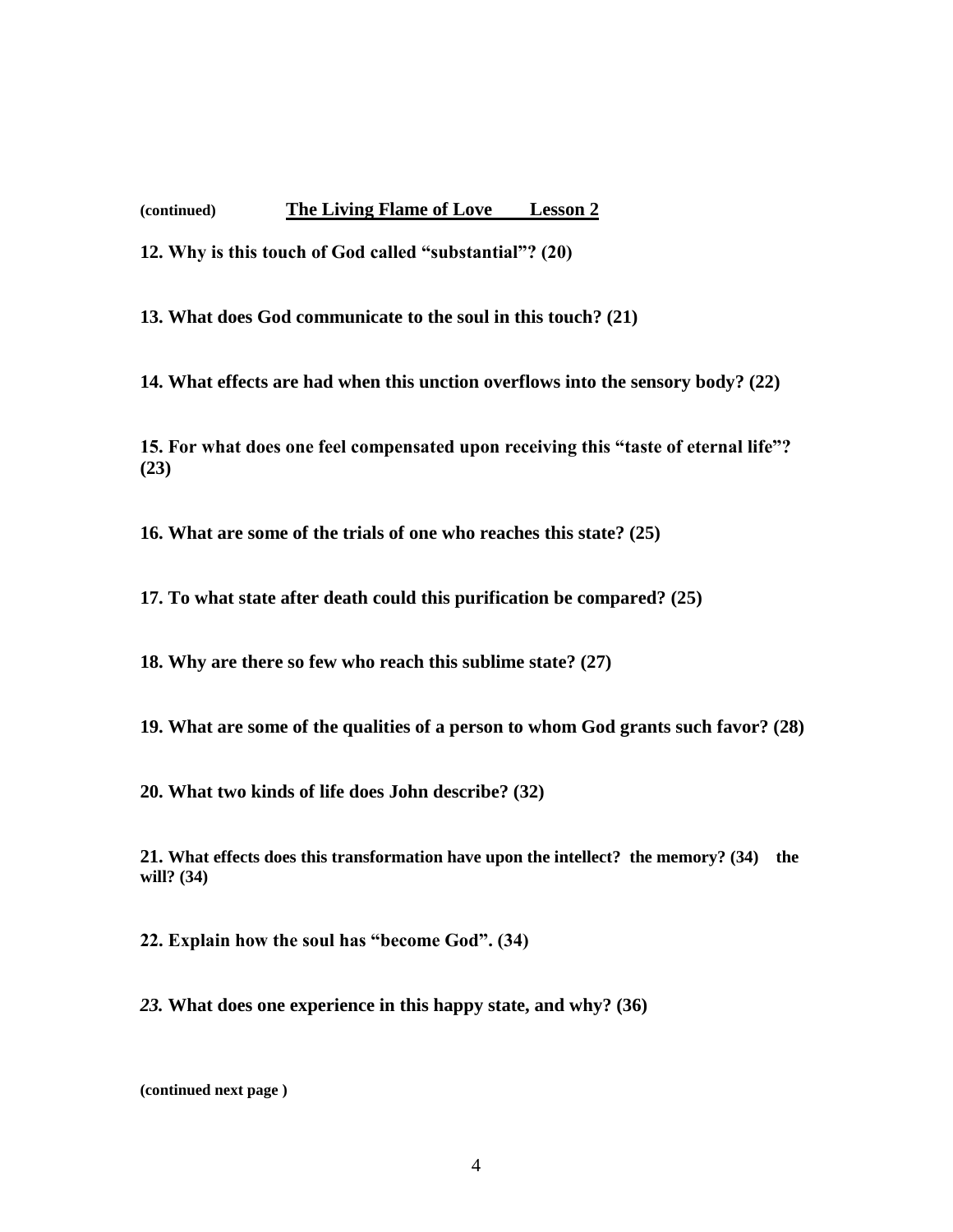**REFLECT: Do I willingly accept the ordinary trials of life by which I am tested, strengthened and purified? Read Jer. 12:5 and Tobit 12:13**

**What are some of the interior and exterior trials I have undergone so far? How did I respond?**

**RESPOND: Make a list of your present trials and tell how you hope to handle them.**

**Write a prayer of holy resignation and intention to accept God's will more graciously and gratefully.**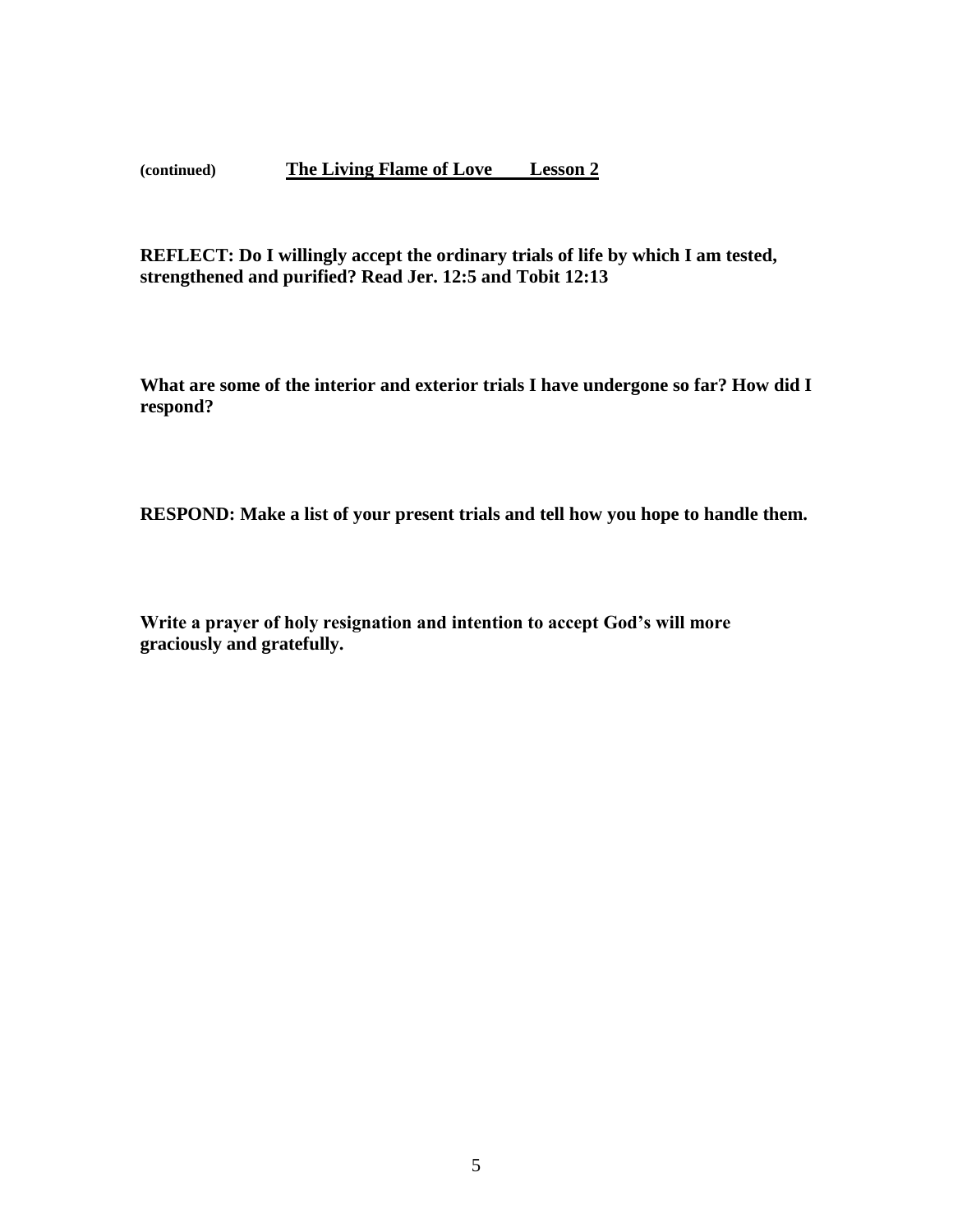# **THE LIVING FLAME OF LOVE Lesson 3**

**READ: Stanza 3, sections 1-62** 

**REFLECT: When the "caverns", i. e., the faculties of memory, intellect and will, are not purged and cleansed of** *every affection for creature,* **they do not feel the vast emptiness of their deep capacity (for God), nor do they note the lack of the immense goods possible to them, BUT…. toward the end of one's illumination and purification, just before reaching union, there will occur intense feelings of yearning for God. The faculties, now emptied of** *all affection for creatures,* **the spiritual pain of this void and thirst for God can be terrible.**

**With the above in mind, let us reflect carefully on our personal desires, remembering that what we** *say* **we want in life is often belied by our actions. In what or in whom do we seek satisfaction or fulfillment? Where do we focus our attention, our energy, our resources, our talents and abilities and our time?** *If our "thirst" is quenched on anything or anyone other than God himself, we will not experience thirst for him !*

**REPLY: Try to complete the following statements based on the reading assignment.** 

| 1. Beware of a spiritual director who is                                          |  |
|-----------------------------------------------------------------------------------|--|
| 2. Pure contemplation lies in                                                     |  |
| 3. The highest wisdom and language of God is _______                              |  |
| 4. Meditating and reflecting imaginatively is good for                            |  |
| 5. When <i>drawn</i> into recollection one should be                              |  |
| 6. To reach the supreme Good one must withdraw from particular _________.         |  |
| 7. The knowledge of God is general and dark to the                                |  |
| 8. God infused love in the will when one is empty and __________________________. |  |
| 9. The Holy Spirit is the principal guide and director of                         |  |
| 10. Sometimes God infuses in the will and sometimes                               |  |

**Discussion question: What are the obstacles to reaching contemplation (infused prayer) for secular Carmelites? Can they be overcome, and if so, how?**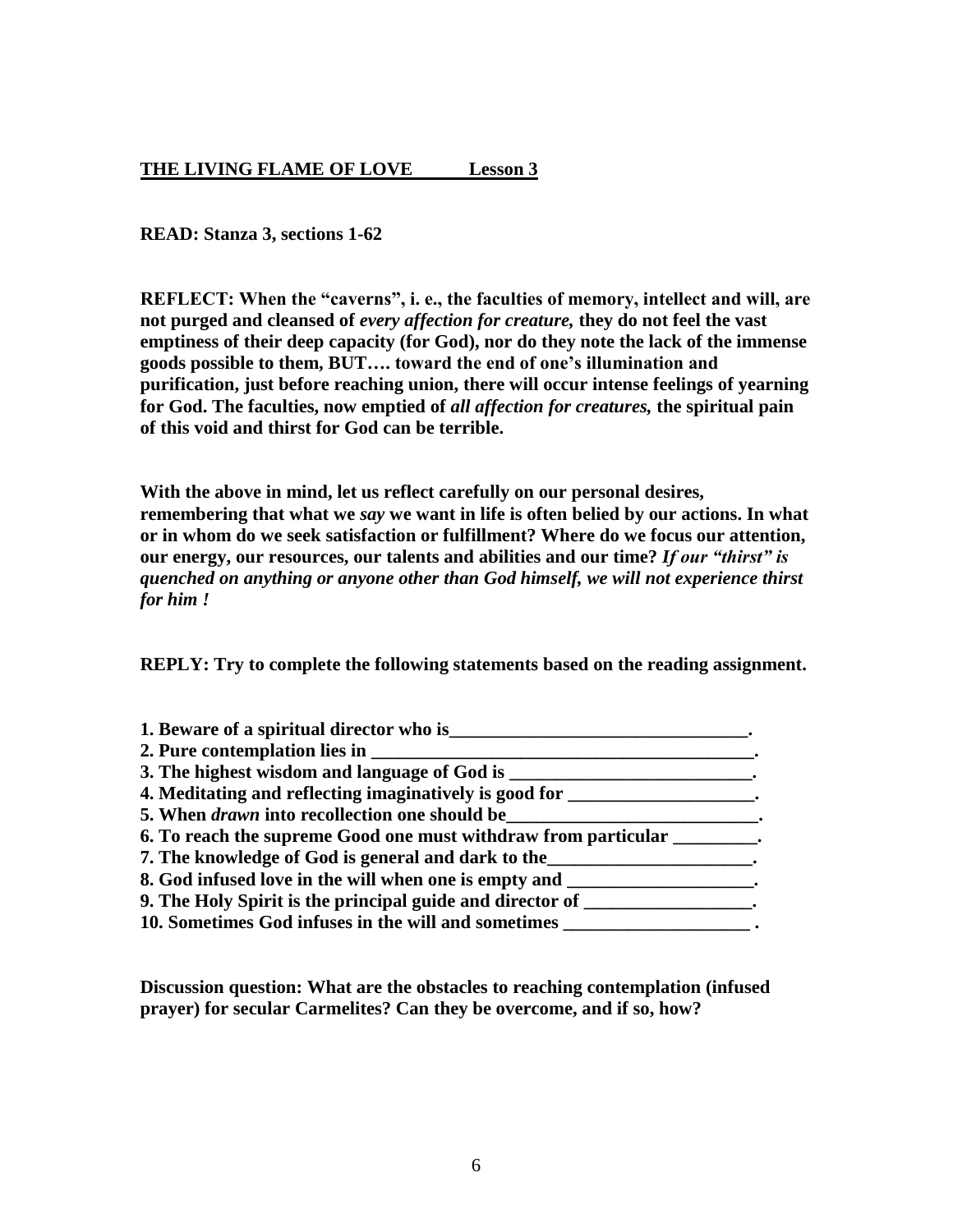# **THE LIVING FLAME OF LOVE Lesson 4**

**READ: Stanza 3, nos. 63-85, and all of Stanza 4.** 

**REFLECT: Meditate/Journal for a few minutes on each of the following:**

**"The words of wisdom are heard in silence."** 

**"God cannot be grasped by the senses."** 

**"It is in the soul in which less of its own appetites (desires) and pleasures dwell, where God dwells more alone, more pleased, and more as though in His own house, ruling and governing it."** 

**"How impossible it is for a person with desires to judge the things of God as they are!"** 

**(Wisdom) "Remaining in itself the same, it renews all things."** 

**"He who watches over Israel never sleeps."** 

**REPLY: Answer the following questions briefly:** 

**1. According to John, in what ways does the devil divert the soul from contemplation? (sections 63-64)** 

**2. In what ways can we ourselves block or thwart contemplation? (section 66)** 

**3. What is denoted by the term "the deep caverns of feeling"? Why is it used in this way? (69)**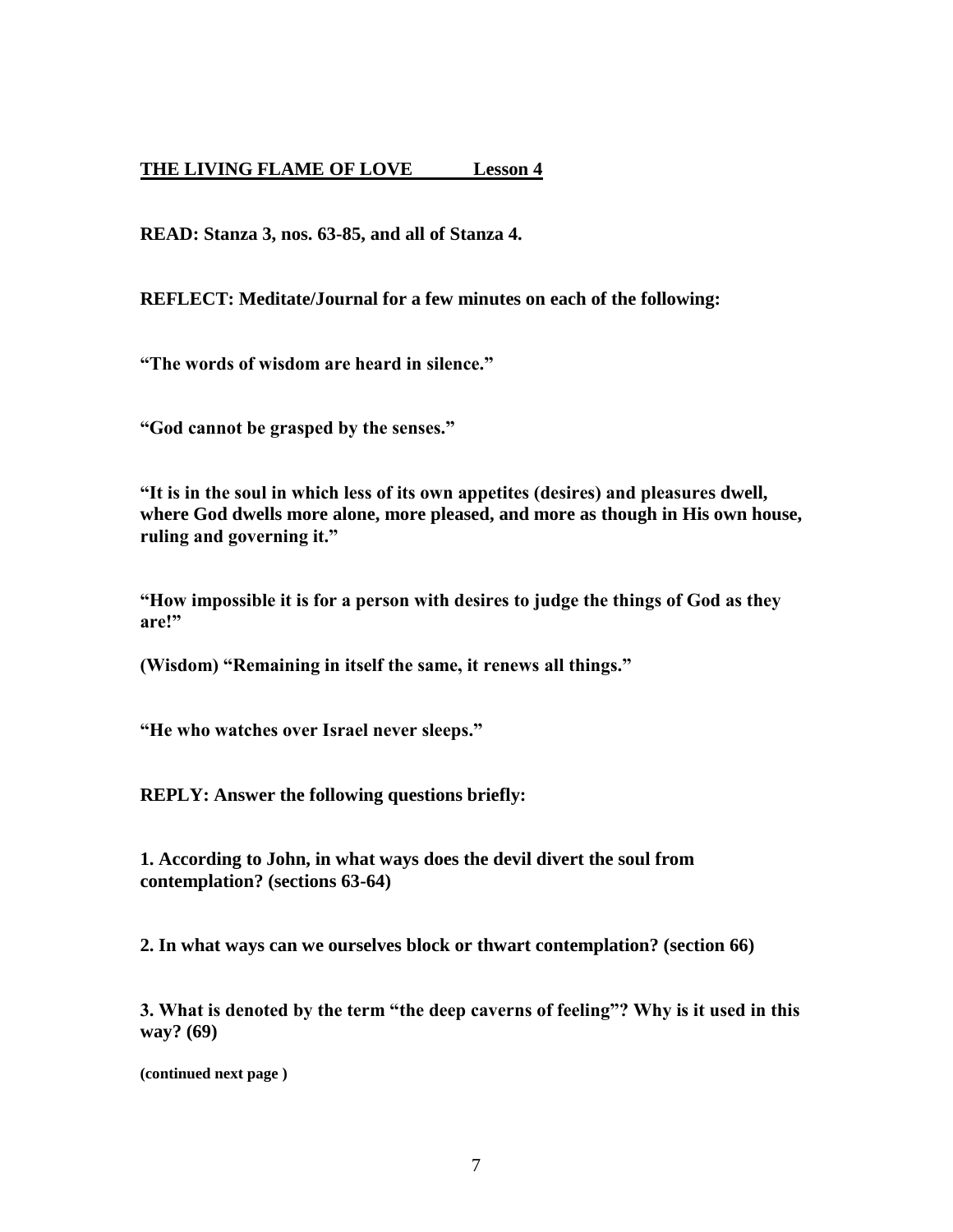**4. In what two ways can the soul be in obscurity without being in sin? (71)** 

**What does John mean by "the animal man"? (sections 74-75)** 

**When is the soul's desire for God supernatural and therefore more meritorious? (75)** 

**Name three divine attributes which God communicates to the soul in union with him. (78)** 

**What are the three chief qualities of excellence concerning the soul's love of God? (82)** 

**What are the three qualities of the praise the soul renders to God in this union? (84)** 

**Why does it seem to the soul which is being moved and awakened that it is God who moves and awakens? (Stanza 4, nos. 4-7)** 

**Give two reasons why a person does not faint or become afraid in this powerful and glorious awakening. (Stanza 4, no. 12)**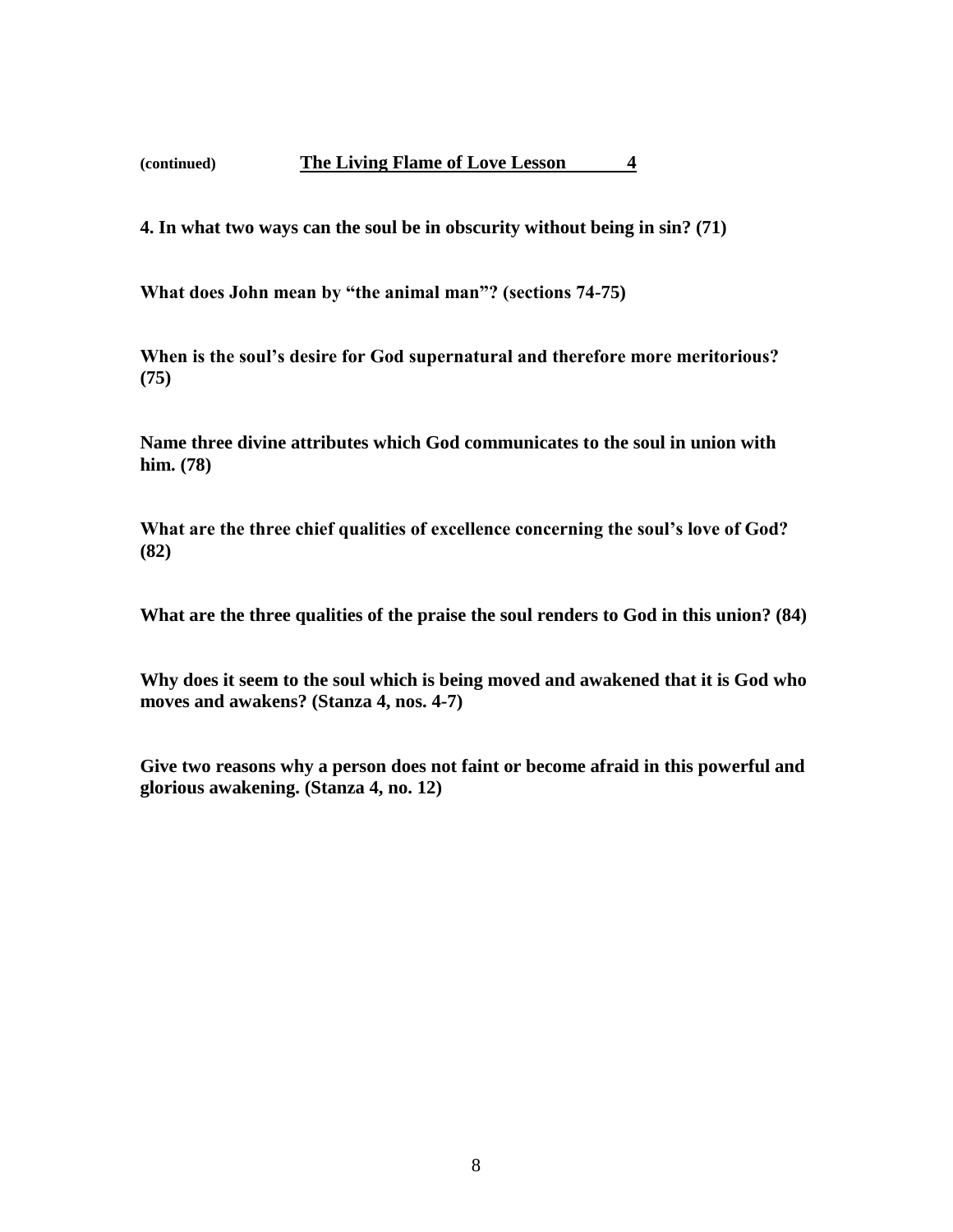# **THE LIVING FLAME OF LOVE - Assignment for the poem**

**READ: Silently read St. John of the Cross' poem, The Living Flame of Love. which you will find on the next page. Re-read the poem aloud, slowly and expressively. If possible, do this several times... Next, read the excerpt from his commentary, which you will find at the bottom of the page. Re-read this part carefully.** 

**REFLECT: Meditate/Journal on each of the following thoughts:** 

**Can you yet relate personally to any of the sentiments expressed in the poem?**

**What do you think would be necessary for someone to arrive at an intimacy with God which would produce such feelings?** 

**What is "this state" to which St. John of the Cross refers in the excerpt? (persons who have reached** *this state)* 

**Give some thought to your own eventual death. How would you want it to be? What are you doing to prepare for it?** 

**RESPOND: Examine your present prayer time allotment, and the places and circumstances you are accustomed to choose for prayer. Are they conducive to an intimate experience of God? If not, make adjustments, lovers need quality time alone to grow in love!** 

**Spend a few minutes in prayer, asking for the grace of a happy death, that is, one in which you are not only in the state of grace, but in a state which makes of it a wonderful encounter with the Beloved.** 

**Optional: Read the poem in the original Spanish. (see the Collected Works of St. John of the Cross)** 

**Optional: Memorize the poem in English or in Spanish.**